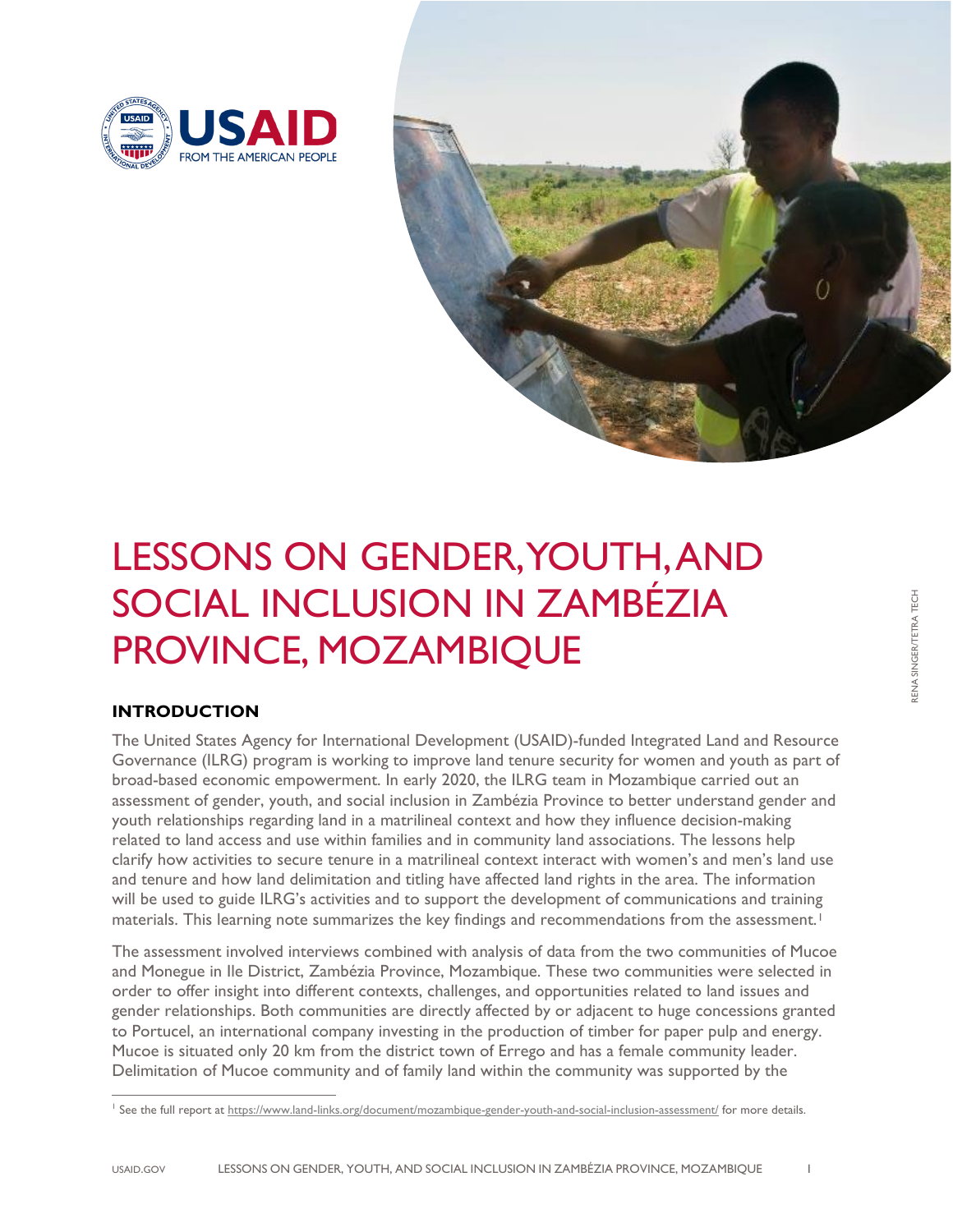Department for International Development (DFID)-funded Land: Enhancing Governance for Economic Development (LEGEND) program<sup>[2](#page-1-0)</sup> in 2018 – 2019. Monegue is much farther from Errego and has only male community leaders. Land delimitation in Monegue was funded by USAID's ILRG program<sup>[3](#page-1-1)</sup> in 2019. The community of Monegue is also interesting because residents agreed to participate in a project cofunded by Portucel and the World Bank to build a small-scale earthen dam and micro-irrigation scheme for use by smallholder farmers.

The assessment involved interviews with 71 women, men, and youth in the two communities, as well as eight interviews with the district government and other local stakeholders. The report compares information from the qualitative interviews with quantitative data from all 25 communities and 13,000 family land parcels that were involved in the LEGEND and ILRG projects.

# **MOZAMBIQUE'S LEGAL FRAMEWORK ON LAND RIGHTS**

Mozambique's land policy context was established in the 1990 Constitution and built upon in the National Land Policy of 1995<sup>[4](#page-1-2)</sup> and the Land Law of 1997.<sup>[5](#page-1-3)</sup> These note that land belongs to the state and cannot be sold, alienated, or mortgaged, but that Mozambican nationals can acquire land rights through inheritance, via peaceful occupation, and through application to the state. Foreign entities can acquire rights to implement land-based projects; the state is obliged to consult all interested parties, including local communities, in the process of land rights allocations. The law allows for the confirmation of rights acquired by local communities and individuals. The use rights, known by the Portuguese acronym DUAT (*Direito de Uso e Aproveitamento da Terra*), can be held individually or jointly.

In practice, the most important day-to-day land administration activities in rural areas are undertaken by communities and traditional leaders. Most rural residents acquire their land rights through occupation based on customary norms and practices (such as allocation of land by the local leaders) or by good faith occupation for at least 10 years. Traditional leaders are vital both to the initial allocation of land to families and in the resolution of conflicts or disputes over land. The traditional leaders are usually older men, with some few exceptions as in the case of Mucoe. These customary channels for acquiring DUAT rights are recognized and protected by the Land Law, regardless of whether they are registered with government. The law also states that rights based on occupation can be legally proven through oral evidence provided by community members.

# **THE PROJECTS**

The Mozambican organization Associação Rural para Ajuda Mútua (ORAM) implemented two projects in Ile District designed to identify rights holders and to publicly map out the boundaries of the land. The projects shared fundamental features designed to strengthen the tenure rights of rural community members. First, they supported the establishment and capacity building of community land associations as legal entities that represent all community members on land and natural resource management. ORAM promoted the integration of women in these associations; however, the associations tend to be male dominated, especially in their leadership.

The projects then facilitated delimitation of community boundaries. This led to the delimitation of thousands of land parcels that had been previously acquired by families or individual community members based on occupation in terms of the Land Law of 1997. This resulted in declarations of land rights emitted by the associations, formally identifying land parcels and holders of the land rights. Finally,

<span id="page-1-0"></span><sup>2</sup> <https://landportal.org/partners/legend>

<span id="page-1-1"></span><sup>&</sup>lt;sup>3</sup> <https://www.land-links.org/project/integrated-land-and-resource-governance-ilrg/>

<span id="page-1-2"></span><sup>4</sup> Resolution 10/95 of 17th October, 1995 (Land Policy) [Boletim da República No. 9 - Supp., Series I – 28th February 1996]

<span id="page-1-3"></span><sup>5</sup> Law 19/97 of 7th October (Land Law) [Boletim da República No. 40 - 3rd Supp., Series I – 7th October 1997]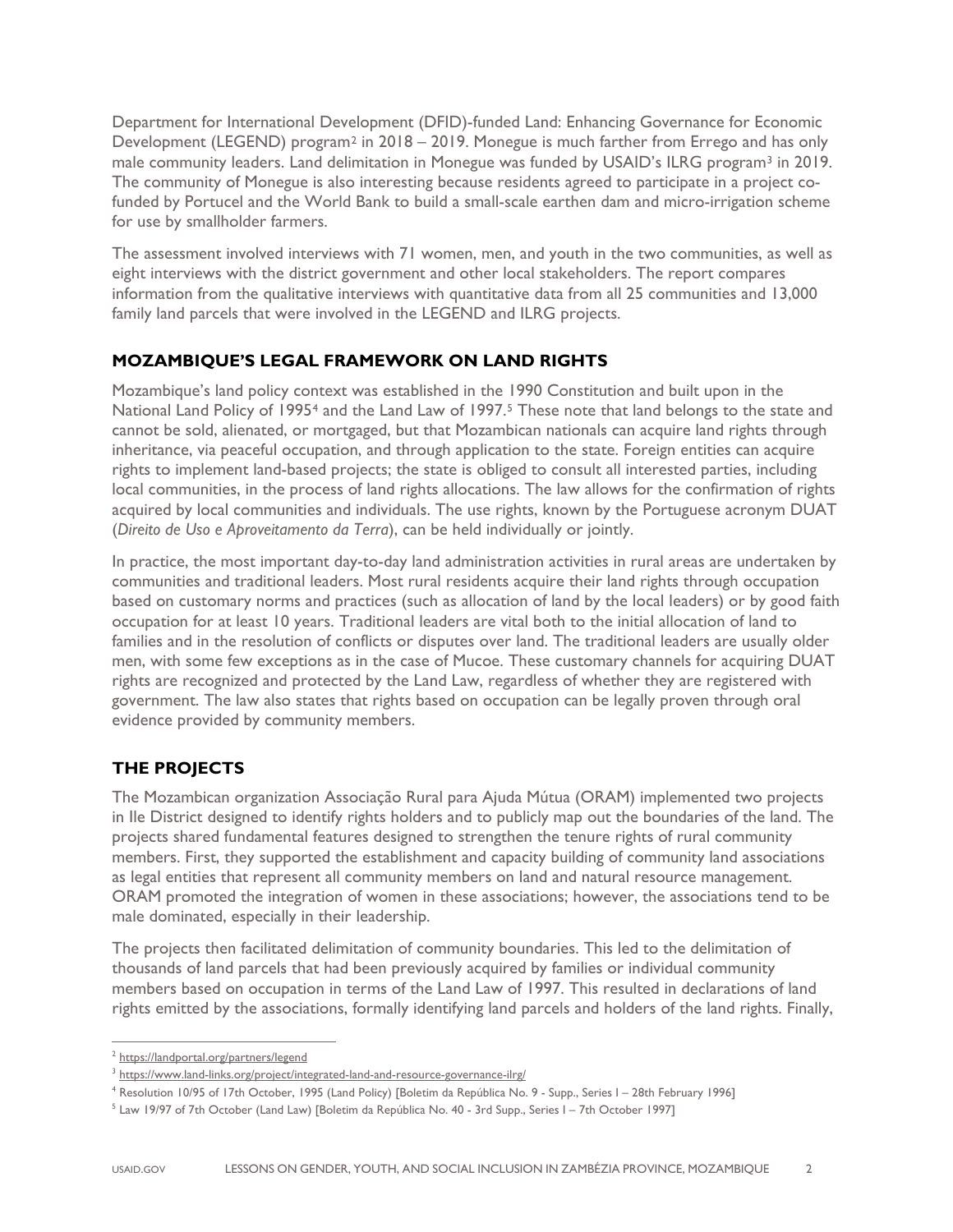the associations reviewed current land use patterns and developed land and natural resource use plans to guide future allocation and use.

The main innovation in these projects is the issuance of the declarations of land rights by local land associations. These have the same legal force as a state-issued title but require no intervention from the state. Experience shows that, given some technical assistance, communities are quite capable of identifying and mapping family land rights within their jurisdictions. Once issued, the documents and the maps form a local land register, through which the community association can continue to administer changes to the land rights holdings of its members.

The LEGEND project, financed by the DFID LEGEND Challenge Fund from 2016 through 2019, worked with 20 communities (19 of which were in Ile District, with one in neighboring Namarroi District) affected by or adjacent to land concessions granted to the paper and pulp company Portucel (a subsidiary of the Navigator Company Group). This project delimited over 66,000 hectares of community land, including Mucoe. Over 10,000 family land parcels covering 42,000 hectares were delimited and declarations provided to titleholders.

The USAID-funded ILRG program supported five additional communities in Ile District, including delimitation of 13,000 hectares of community land and the systematic mapping of nearly 3,000 family land parcels covering 6,600 hectares. In all of the communities, including Monegue, Portucel had offered to build small-scale dams and micro-irrigation schemes for use by local farmers as part of the company's social engagement strategy. After the community boundaries and family lands were mapped, the ILRG activity enabled residents and district government to identify the land that would be affected by construction of the proposed dams; this provided rights holders with a foundation for negotiations over adjustment of boundaries and compensation for land lost. (The district government facilitated negotiations between Portucel and community members; ILRG was not involved in this process.)

The community land associations provided a declaration of land rights to titleholders for each family land parcel. These include all the information required for registration in the national land cadaster, such as details of the parcels, the titleholders, witnesses, and community leaders. They also include satellite imagery locating the plots.

Together, the two projects helped 25 community associations to provide written declarations of land rights for over 13,000 family and individual parcels; 70 percent were solely in the names of women and a further six percent were co-titled to a man and a woman. Mucoe community delimited 1,024 family land parcels during the DFID-funded LEGEND project, and Monegue community delimited 219 land parcels under USAID's ILRG program.

# **STUDY METHODOLOGY**

The qualitative study of gender and youth issues used key informant interviews and focus group discussions to understand respondents' perceptions on how gender and generational issues and relationships influence land tenure and land use, as well as decisions about who can be a titleholder. A total of 79 people were interviewed, including 46 women and 33 men. This included 71 community members (37 in Mucoe and 34 in Monegue) and eight staff of government, non-governmental organizations (NGOs), and companies. Additional quantitative material was drawn from the database of the community and family land delimitations undertaken by the LEGEND and ILRG projects.

# **FINDINGS**

The assessment was centered around four themes; the lessons learned under each of these themes are summarized below.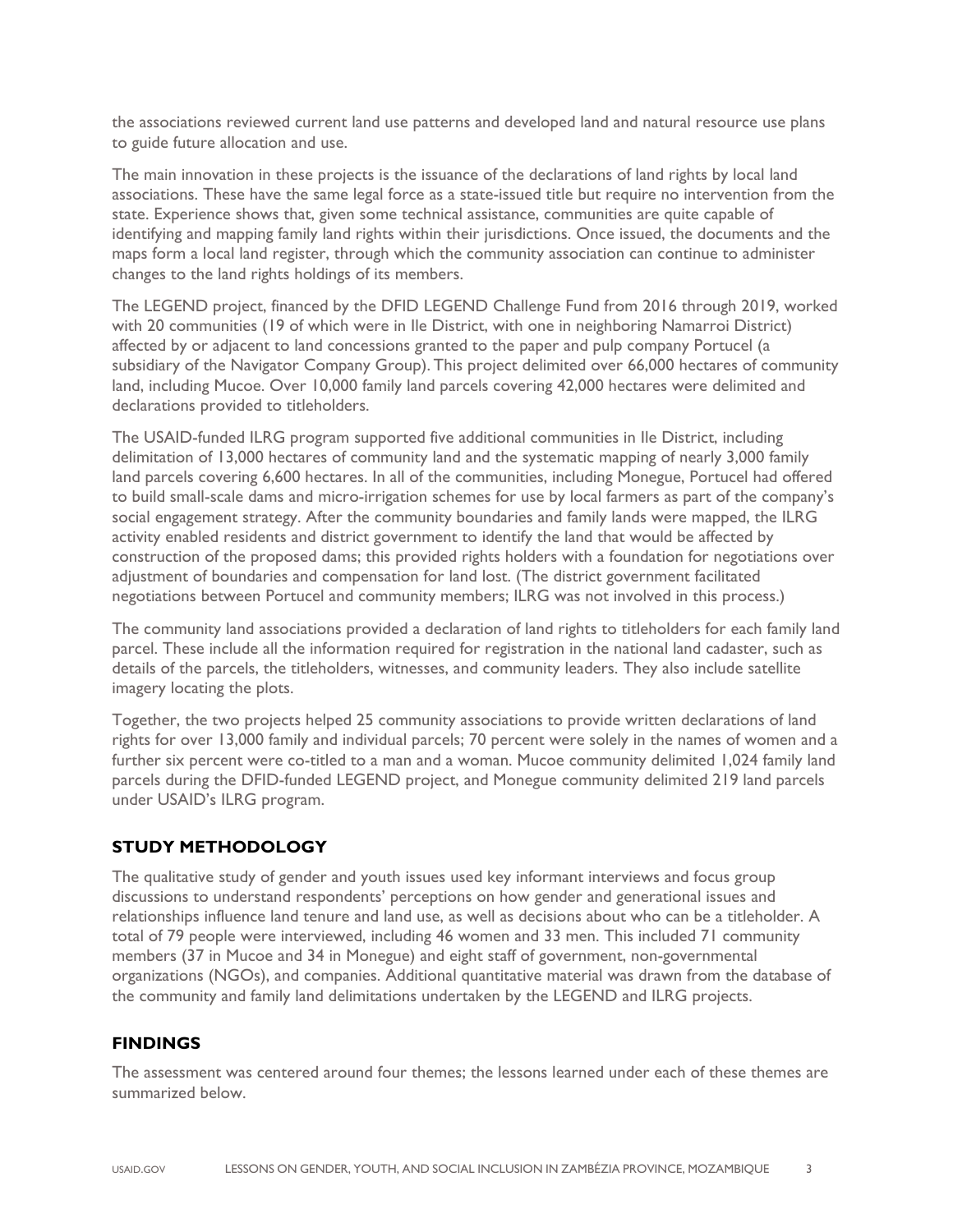#### **THEME 1: GENDER AND AGE RELATIONSHIPS AND THEIR INFLUENCE ON DECISION-MAKING ON LAND ISSUES WITHIN HOUSEHOLDS**

*Matrilineal and matrilocal customs underpin land rights for women:* Ile District is dominated by a matrilineal and matrilocal social structure, which dramatically influences how land rights are understood and acted upon. Social structures define residence patterns and how families distribute land. In matrilineal societies, family land is inherited primarily by daughters; in Ile, the customs are also matrilocal, meaning that the husband usually moves to the wife's home upon marriage. Women are also the main land users; while couples often farm together on the wife's land in peak periods, many men travel periodically for work outside the community, and there is also a high percentage of female-headed households in both communities. Women's birthright to land seems to be largely unquestioned by



Family parcels in southern Ile District. Parcels in green have at least one female titleholder; blue parcels are held exclusively in men's names

both men and women in Ile, so land is generally perceived as a resource that belongs to women.

In this matrilineal and matrilocal society, women comprise nearly 70 percent of titleholders under the LEGEND and ILRG activities. The district also has a very young population, with approximately half of inhabitants under 15 years old; nonetheless, only 14 percent of land parcels were registered to anyone 30 years of age or younger. Some land was delimited in the names of daughters, but most parcels were kept in the name of mothers. The land delimitation process has thus made visible and formalized the fact that women are the main land holders and users, and that the older generation has the most power over land division and control.

*Yet men retain control:* However, traditional gender norms are very strong in Ile, resulting in most women having little formal education and restricted physical mobility. This constrains them from meeting a wide range of people, obtaining information, and learning about new opportunities that can improve their living conditions. While men can leave to sell goods or look for jobs, women are expected to stay and farm; child or early marriages<sup>[6](#page-3-0)</sup> are common because marriage provides the family with needed labor, and it is not socially accepted to be unmarried. Olinda Muquelesse from ORAM, who was brought up in a rural community in Ile, says that many adult women in her community have never even visited the district town. Only primary schools are available in these rural communities; in order to continue studies from seventh grade onwards, pupils must travel to a larger town. This is very difficult for girls, as it is considered to be unsafe for them, much more so than for boys. Also, living in the town with strangers or older relatives is considered unacceptable for girls, as some families fear the girls will get pregnant or not return to the community.

<span id="page-3-0"></span><sup>6</sup> Early marriages or child marriages are marriages where at least one of those involved is under 18 years old. Despite these unions being illegal in Mozambique and the introduction of improved policies in this area in recent years, the practice persists and is strongly gender biased: 48 percent of girls in Mozambique are married before they turn 18 [\(https://www.girlsnotbrides.org/child-marriage/mozambique/\)](https://www.girlsnotbrides.org/child-marriage/mozambique/).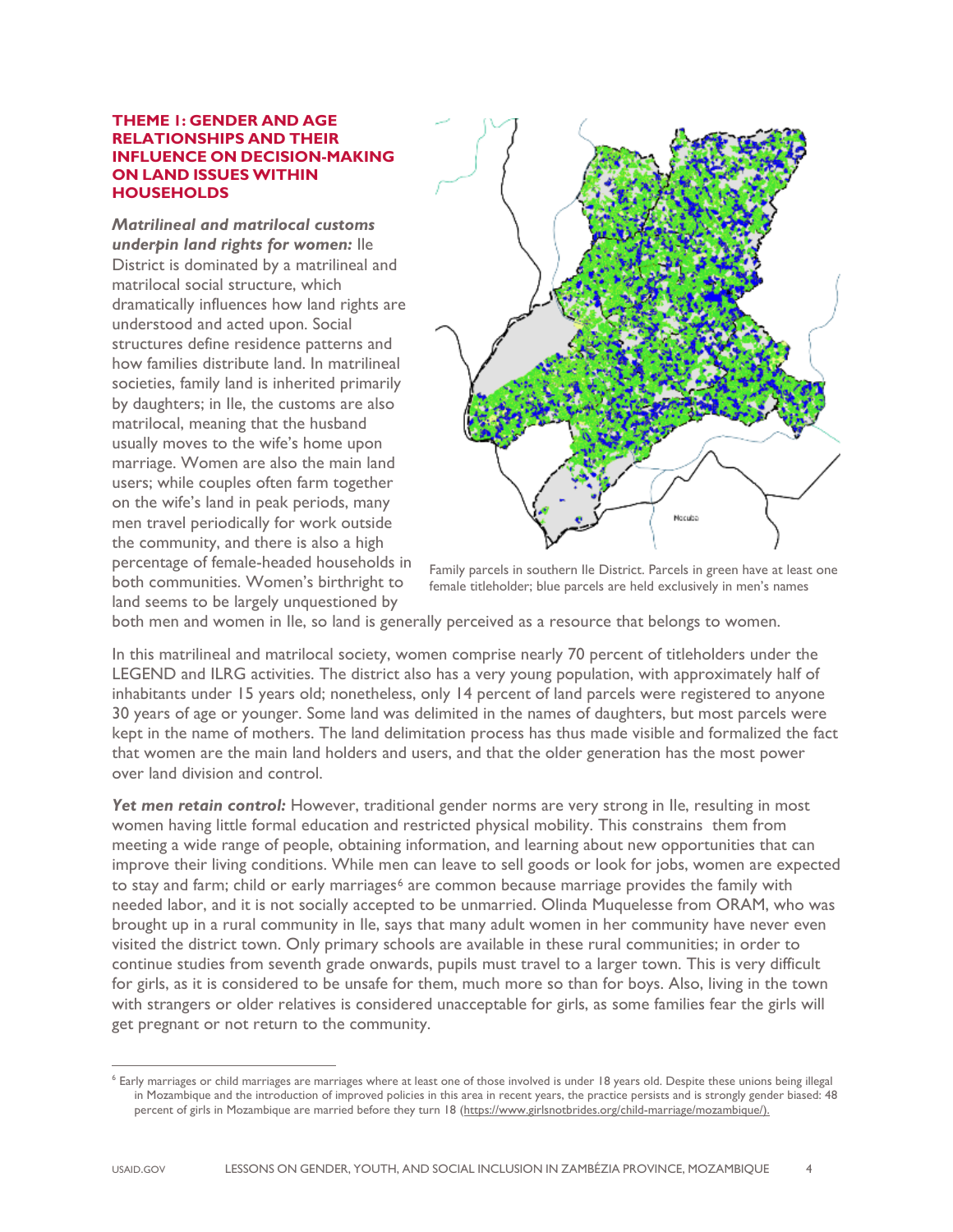Although land is inherited through the female line and women do most of the work on the land, the main decision-maker on land in most families is the man. This includes issues such as land use, division of the harvest between consumption and marketing, and use of income. When a couple lives with the wife's family, the parents have more decision-making power than the younger couple regarding the land.

*Women usually keep their land in case of divorce but face other challenges:* One significant advantage for women in the matrilocal system is that they stay on the family land with any children after divorce or if the husband dies. A divorced man returns to his place of origin or marries elsewhere; women retain the land. Still, this does not mean that a widowed or divorced woman has it easy:

"The woman is trapped on the land with the children. Not many women send their man away, it is not easy to be alone and it is difficult to find another man, because she already has children with the first one."

# Olinda Muquelesse

Divorce is becoming more common amongst younger generations, but it is not yet widely socially accepted. Divorce may also have negative economic implications for many women, since men are important providers of labor or of cash. If the woman dies, the land is inherited by the children. In some cases, the man can stay on the land, but he cannot marry again if he stays.

While many men benefit from leaving the land to find opportunities elsewhere, women are less able to avail themselves of such options. This is reflected in quantitative data from the 13,405 people who registered to claim land under the two projects. Of the 1,463 who are widowed, 96 percent are women, and women comprise 92 percent of all who are divorced. This is consistent with the finding that men who are divorced tend to leave or remarry (which they can do more easily than divorced women can), or at least do not tend to register land in their names.

Land purchases are increasing: One unanticipated finding is that the matrilocal system may stimulate the sale and purchase of land by men. Since all respondents agreed that land rights traditionally pass to women, some men feel they are in a precarious situation. If they divorce or if the wife dies, the man may have to leave. Some men pointed out that this is an incentive for men to buy land that they themselves can control, and for which they can put their own names on the declaration or title. Purchase of land allows men to delimit it in their names; the man then continues to hold the land rights in case of divorce or death of his wife. Several respondents assume that men will increasingly buy and sell land in the future. In contrast, there were no accounts of any woman having bought land. Nonetheless, the matrilineal tradition in Ile is strong and is generally accepted by men. For example, one man in Monegue explained that he had bought land for himself and his family because he had inherited no land from his parents. He noted that he and his wife registered both their names as co-titleholders, and stated that he would divide the purchased land only between his daughters, while his sons are expected to access land through marriage (see box on page 10).

*Youth are the majority but are marginalized from land:* About 52 percent of Mozambique's population is under 18 years of age, giving it the eleventh youngest population in the world.[7](#page-4-0) Youth are hugely affected by decisions regarding allocation and use of land, as they depend on the family land for their livelihood and may need inherited land to sustain their families after marriage. However, they tend to have very little say about land tenure issues; land rights are predominantly held by older people. Data from the LEGEND project shows that only 13.8 percent of family parcels were registered to a person under 30 years of age. Given the prevailing matrilocal traditions, many young women feel they are likely to inherit some land in future; in contrast, young men can acquire access to land through marriage in the

<span id="page-4-0"></span><sup>&</sup>lt;sup>7</sup> Burton, James 2017, 30 Countries With The Youngest Populations In The World, WorldAtlas, viewed 30 March 2020, <https://www.worldatlas.com/articles/the-youngest-populations-in-the-world.html/>.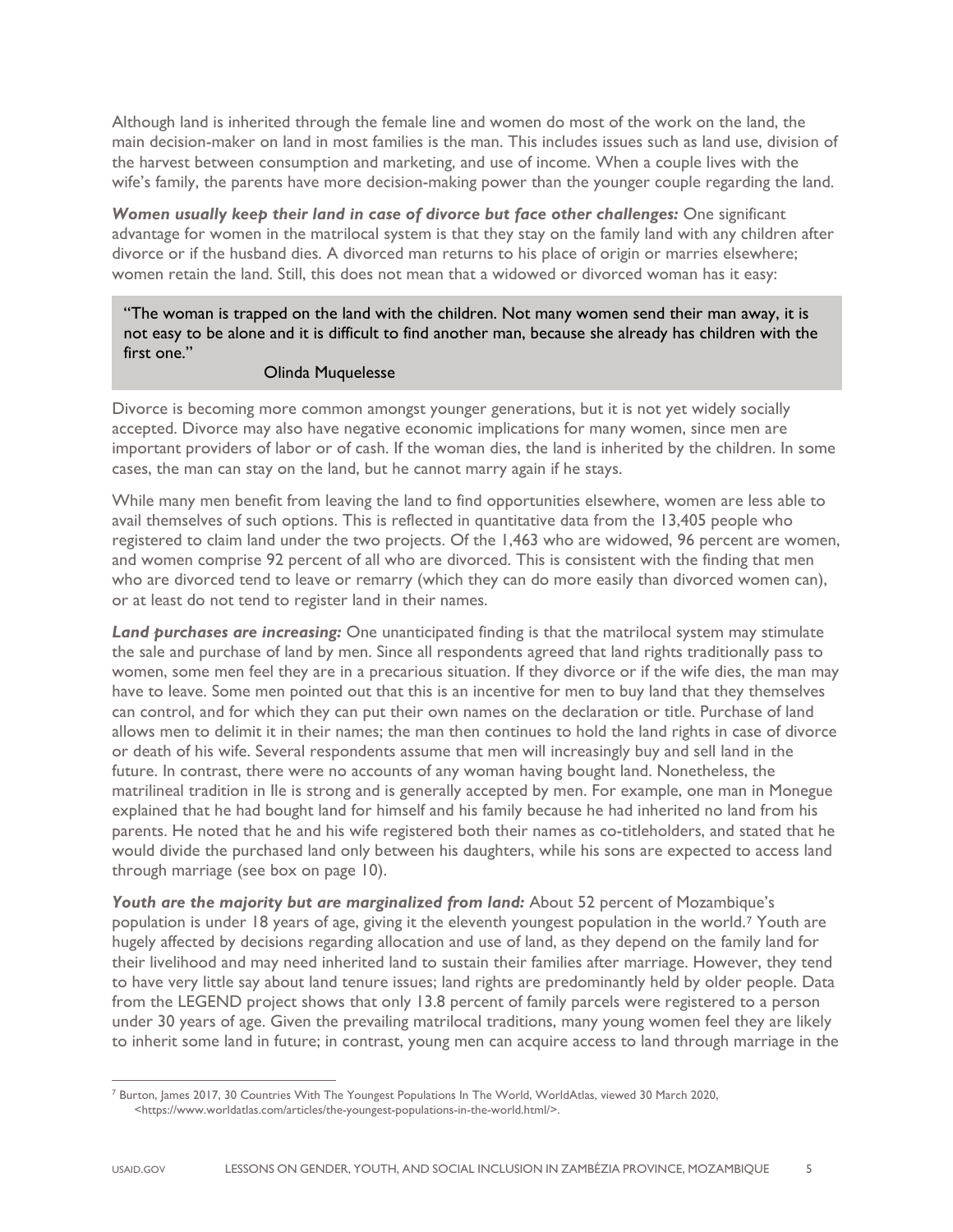future, or control over land if they are able to buy it. These factors could encourage young men to leave the community to find jobs elsewhere.

*Delimitation is reducing conflict, but more productive farming requires more than land security:* The principal immediate effect of land delimitation has been a significant reduction in land disputes among neighbors, which were previously common. The land delimitation process has given many landholders, especially women, a feeling of security that they previously did not have. Increased security gives women more incentive to invest in the land. However, few have access to the inputs and technical knowledge to leverage land security into more productive farming. Agricultural production and productivity continue largely unchanged.



Gender and civil status of land claimants under the LEGEND activity<sup>8</sup>

In this environment where discriminatory gender norms dictate that women and girls have little access to information and knowledge, it is important to also acknowledge that some men may be as marginalized from information and decisions as women and youth. However, the people who do access information and knowledge tend to be men.

# **THEME 2: GENDER AND AGE RELATIONSHIPS AND THEIR INFLUENCE ON DECISION-MAKING IN COMMUNITY LAND ASSOCIATIONS**

*Older men dominate decisions in communities and associations:* As in the households, men are the main decision-makers in the community. This carries over into male domination in the management of the work of the land associations. Community leaders are the primary decision makers in all aspects of community life, including land access and conflict resolution; in almost all cases, these leaders are older men. The baseline data for ILRG and LEGEND projects show that of 82 traditional leaders at different levels of authority in the 25 communities, only two were women. Youth focus group participants all confirmed that the main decision-makers and community leaders are older men, with the exception of the queen (*rainha)* in Mucoe. Other than her, all community leaders interviewed for the assessment were older men. The young male respondents noted that they are expected to respect the opinions of the older men in the community, and several of them said they find it difficult to be heard and to influence decisions.

Women are generally poorly represented in decision-making in associations and the wider community. The land associations have female members, but not as presidents, and few women seem to have meaningful influence in the associations. The low participation of women in land associations and community decision making is influenced by strong underlying gender biases that are translated into specific constraints for women's participation. Key constraints include women's time poverty; lack of support from husbands; low levels of education and pre-existing knowledge; lack of knowledge of the opportunities and benefits of participation; and very limited support from communities for women's

<span id="page-5-0"></span><sup>&</sup>lt;sup>8</sup> The figure is a breakdown of the gender and civil status of the claimants, as registered for putative titleholding. It is not a breakdown of the eventual titleholders.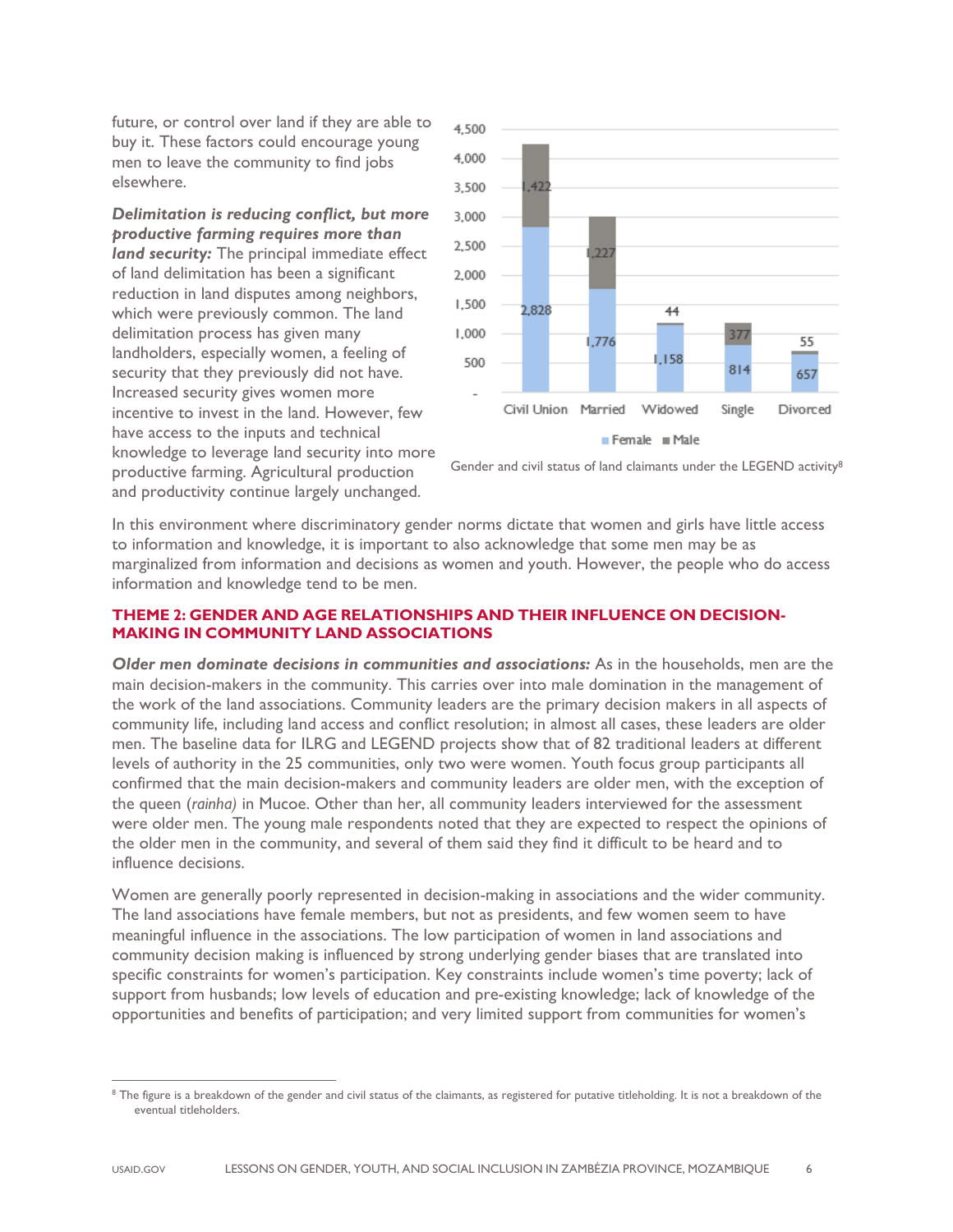increased involvement. As stated by one man, "The woman has to stay in the house to prepare the food. The man goes to talk to the others."

#### *Gender-based violence risks affect community*

*participation:* The relationship between a husband and wife can directly limit a woman's opportunities to engage in community discussions and decisions. Several interviewees noted that participation in an association or in project activities can generate mistrust and can lead to serious domestic problems, including intimate partner violence.

Gender-based violence does not only include physical violence in the household. Another important aspect is the ridicule in the society or in the home that many women mentioned as a constraint to their participation. This sort of attack on a person's dignity can be carried out by any member of the community, and by women as well as men.

*Associations currently have limited influence:* The associations played a key role in the delimitation processes in the communities, but the associations are

#### *Overcoming men's resistance*

Amélia (not her real name) is a 23-year-old married mother of three. She inherited land from her mother and received a land declaration in her name during the ILRG project. Amélia is an active member in her community land association and feels that she has learned a lot from trainings. She is one of the few people who know the content of the Land Law and the rights of the community to negotiate with external investors.

Amélia explains that very few women are active in community decision-making. Women tend to be timid and afraid of speaking up, with limited time and sometimes little support from their husbands - Amélia's own husband did not want her to participate in the meetings. It takes someone with special courage to be active in an association, she says.

ILRG staff had conversations with families to generate more support for women's participation in the associations.

still new and rather weak. Despite ORAM's repeated awareness-raising meetings in multiple locations in each community, there is little clarity about the purpose and future roles of the associations after the finalization of the delimitation processes. This includes a lack of real understanding even among some members of the two associations themselves. The association members who were interviewed, including the presidents, seemed to lack knowledge on fundamental issues. For example, they could not name a single key element from the Land Law, and when asked about what they do as an association, they tended to refer to agriculture. In fact, many community members, especially women, did not even know that the associations existed in these two communities.

In principle, community land associations could become spaces where women and younger community members learn to increase their participation, access to knowledge, and influence. They could demonstrate their capacity in ways that help convince men that women and youth can and should play more active roles. In particular, the associations could be much more active in reaching out to inform community members about various land-related issues. Some examples include: helping men, women, and youth to better understand key elements of the Land Law, the roles of the association, services for titleholders, and how can they improve agricultural production or access better markets; sharing information from other communities; and identifying other sources of information or resources such as ORAM and other NGOs.

*Short-term projects lack time and resources for social norms change and sufficient capacitybuilding of land associations:* The technical process of land delimitation can be done from start to finish in a few months per community, after which the technical team shifts to other communities. In contrast, the social and individual changes involved in capacity building of associations and in transformative gender work requires much longer-term efforts. ORAM tried to address this in the LEGEND project by having parallel teams: a larger team of about 20 people doing delimitation in a sequence of communities, and a small team of three focusing on capacity building of associations and increasing gender equality. However, the entire LEGEND project ran for just 33 months, including the start-up and close-down phases; the ILRG project in Ile took only 8 months from start to finish. This is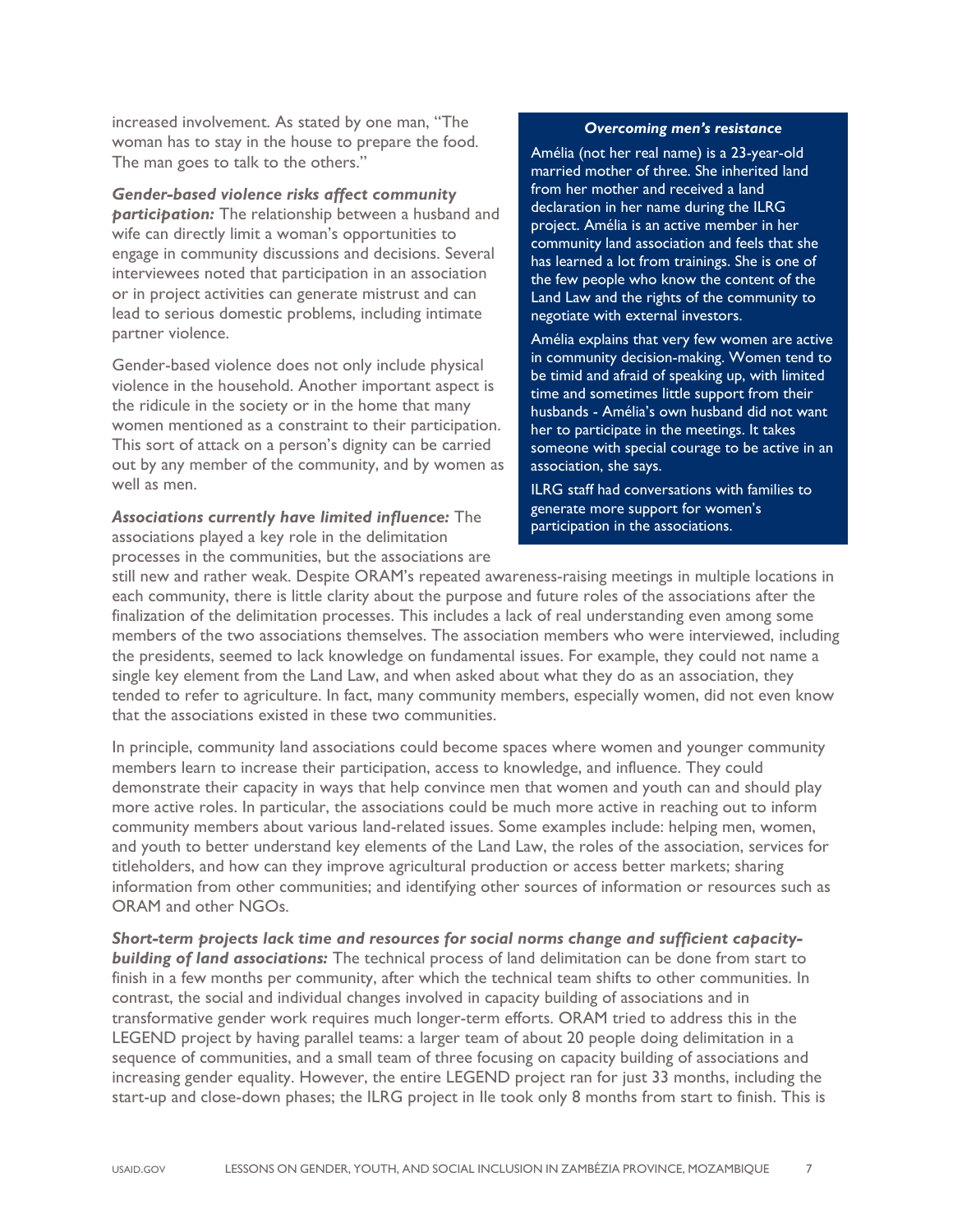insufficient for addressing complex gender norms or capacity building of new institutions. Also, short time frames tend to push field staff to focus on the more visible and quantifiable aspects of delimitation and handing out declarations, to the detriment of gender equity, social justice and long-term capacity.

*Land associations lack a clear ongoing sense of purpose:* If associations are to be meaningful institutions, they need to have a clear, ongoing, useful purpose. After the initial processes of delimitation and development of land use plans is concluded and declarations of land rights are distributed, the associations currently have no obvious ongoing role. It is hoped that subsequent funding will allow for (perhaps annual) opportunities to delimit outstanding parcels and to update parcel boundaries or changes in ownership. These would be valuable, if intermittent, functions. Until this happens, however, the work of the associations is mostly dormant for the moment.

Whereas project staff initially thought that the associations would assume important decision-making power over land, the reality is that the associations serve more of an advisory role. Traditional leaders (mostly older men) retain the real power over the most frequent community decisions on land and natural resources: allocation of land for new uses (including allocation to families for personal use) and resolution of conflicts (usually among neighbors who dispute the location of parcel boundaries).

Without a clear purpose and widely accepted ongoing function, associations do not really serve as fertile grounds for women and young people to learn, practice and demonstrate community leadership. Even if they have a clear and widely acknowledged sense of purpose, community associations of any sort would benefit from some on-going support after the life of a short-term donor-funded land rights project.

Local institutions tend to perpetuate gender inequality: There are various opportunities for those who have delimited their land to make better use of it. Examples range from agricultural development to external investments to public infrastructure. Unfortunately, men's control over community decisions is reinforced by multiple institutions. The district agricultural extensionists target one male farmer per community, who then works largely with other men. Portucel, a major investor, works mostly with men as their local representatives.

There are community-based women activists in some communities connected to a national women's organization, Organização da Mulher Moçambicana (OMM). While these activists are seen by many community members as important support for families, there are several indications that they reinforce negative gender stereotypes, emphasizing the role of women as home-based workers who should be subservient to their husbands. These representatives always encourage couples to stay together despite of unfaithfulness and conflict, because it is their belief that the life for a woman without a man to help on the land and take care of the children is just too difficult. Community leaders in Monegue say that the main function of these women's representatives is to help women become better at conducting their household duties, such as sweeping and cleaning the latrine.

Many community members, men as well as women, know that external investors may want their land, ranging from billion-dollar international investments in plantation timber to smaller but still very substantial (e.g. over 2,000 hectare) agricultural schemes proposed by Mozambicans. Many fear that investors will "steal" their land but have limited actual knowledge of the risks and opportunities; the little available information is concentrated among men, and the predominantly male community leaders tend to make the decisions regarding investors. Women land rightsholders are generally unaware of the transactional value of their land; only a few men who have themselves already purchased land have an idea of the value it has. This value is not limited to the money they might earn from selling land or trading land in exchange for promises of employment; community members can also propose options that allow them to keep their land while earning more from it, through arrangements such as contract farming or joint ventures. ORAM, with support from the Columbia Center for Sustainable Investment and from TiNdzila – Centro de Pesquisa sobre Governação de Terras e Desenvolvimento Local (a national NGO), trained associations in the basics of preparing to negotiate with investors.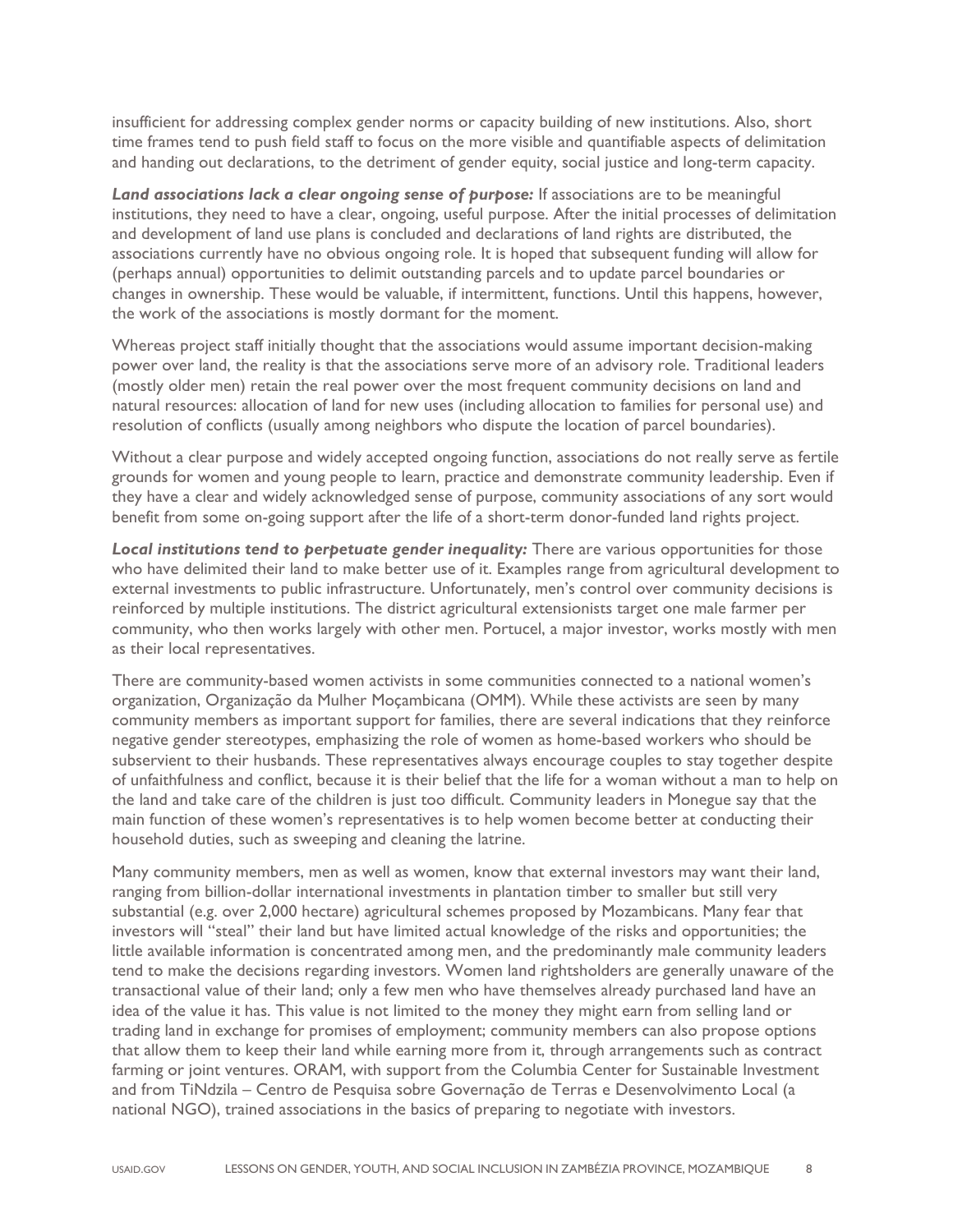Unfortunately, it takes more than a couple of workshops within a short land delimitation project to level the playing field with professional investors.

Even if companies want to engage with women, companies lack the knowledge and tools needed to challenge norms and stereotypes that exclude women in the communities, as their skills run more towards technical issues than to social norms change. Portucel tried to work directly with women in Ile District but had little success, especially because women beneficiaries experienced conflict and violence at home. Therefore, the company reverted to using men as their community liaisons. As noted by a senior manager:

"Portucel has a gender policy and an intention to benefit the women specifically, but we cannot go against the traditions… even if the woman has an individual DUAT, there is always a man who has more power than her, there is always a man."

Respondents noted that they feel more secure about their land tenure due to the LEGEND and ILRG projects and would now like to improve their agricultural production and generate income. Beyond secure land, they need better inputs and new technical skills; however, there is very little support, especially for women. Agricultural extension services are limited to working with one lead farmer per community (*productor líder*) who is supposed to then pass on information to others. These lead farmers tend to be men, because they need a preexisting level of knowledge and must be able to travel to trainings. They may need to speak Portuguese with extensionists who do not speak the local language. Those few men involved are likely to socialize with other men, reducing the chances that women benefit from extension network. A district agriculture extension agent expressed his opinion that it is hard to transmit information to women; he feels that women do not easily capture information and that it is easier to train men. These types of gender biases are very prevalent and seriously limit women smallholders' access to knowledge and inputs that can improve their production and income.

Community infrastructure such as roads, basic services, and dams must be sited somewhere, often where families already have land rights. For example, Portucel has funds to build a community dam and micro-irrigation scheme in Monegue; the infrastructure would belong to the community, managed by a community water users association. In this association, only four out of eleven leading members are women. The president is a younger man, while the vice president is an elderly woman. However, when speaking to this woman, it became clear that she was primarily a figurehead and had no significant knowledge of her role is in the association, whereas the male president was well aware of his role and among the best informed in the community of the plans regarding the dam.

The initiative would flood about 30 family land parcels. While the landholders have been identified and their assets have been itemized, it is not yet clear what compensation will be paid, or who will get access to how much irrigable land. The distribution of positive and negative impacts of the dam project between men and women is also unclear. Both men and women need more information in order to participate in decision-making. Land associations could be supported to play more active roles in such discussions; however, women and other marginalized community members would need to be integrated and prepared to meaningfully participate in decision-making for these associations to be representative.

If local, national, and international institutions continue to operate in these ways, they will continue to perpetuate and engrain harmful gender norms which reinforce gender inequalities, disempower women and girls, and possibly increase gender-based violence risks for women and girls. It is therefore necessary to challenge these negative gender stereotypes, for example through building the capacity of key stakeholders in gender-sensitive approaches in their dealings with communities.

*Women's meaningful participation remains limited:* ILRG raised gender issues in community awareness-raising meetings and in capacity building with new associations and encouraged the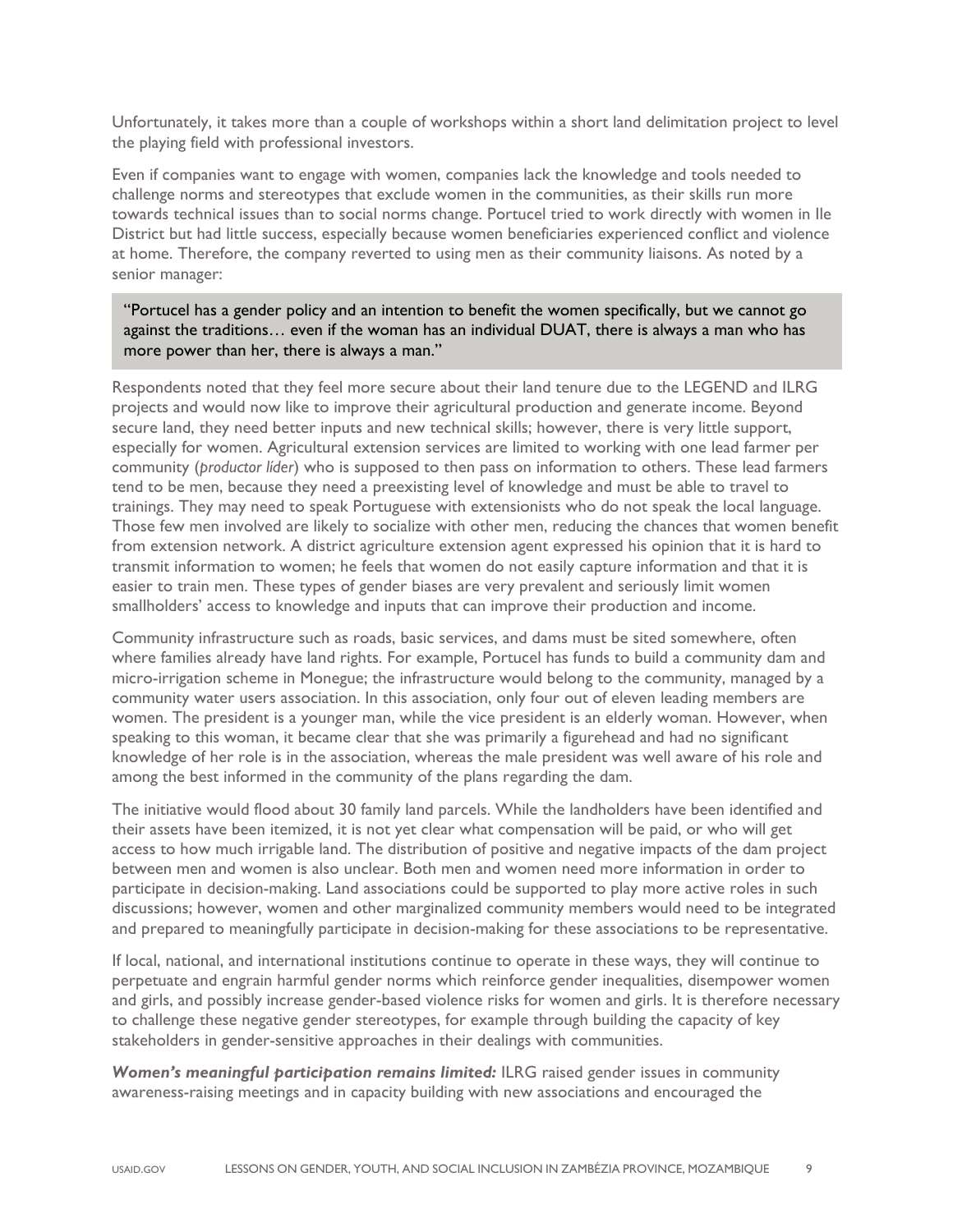associations to include women in leadership roles. When associations are urged to increase women's participation, the result may easily be that women are represented in numbers, but that they never receive the information, support, and practical conditions to actually participate in decision-making. Organizations doing land delimitation may lack the longer-term funding or the skills needed to provide ongoing support in gender equity, capacity building of associations, or other technical themes such as negotiating with investors or agricultural development. This points to the need for thoughtful relationships with diverse partners, including strategic partnerships that are not tied to funding of a single short-term project.

# **THEME 3: SOLE TITLING VERSUS CO-TITLING**

ILRG's experience in Zambia has been that nearly 80 percent of parcels were co-titled, usually with the names of a wife and husband on the title. In stark contrast, 95 percent of the over 13,000 declarations produced with the support of LEGEND and ILRG in Ile District are registered in the names of an individual, 70

#### **Men are buying more land**

João Albino was born in Monegue and is one of few men who met his wife, Joanita Domingos Simone, in another village and brought her to his community to live. According to the matrilocal traditions, his parents had divided their land only between their daughters, leaving him with no land to settle down on or cultivate. He therefore bought land in the community.

However, during the ILRG delimitation activity, he and Joanita decided to co-title the land using both of their names. According to João, co-titling gives him and his wife joint decision-making power over the land.

Even so, in the future, João and Joanita intend to divide the land between their three daughters. Their three sons will not get land, since they are expected to access land through marriage and relocation to their wives' homes.

percent of whom are women. Of the 606 co-titled declarations, 70 percent are exclusively in the names of women; for example, a mother and a daughter. Therefore, only around 200 parcels are co-titled in the names of men or a man and a woman; this is largely because couples are not seen as co-owners of land.

Further, this low level of co-titling occurs in a context in which only 26 percent of all titleholders for the two projects registered their civil status as formally "married." The rest registered as widowed (13 percent), divorced (6 percent), single (14 percent), or in an informal relationship (41 percent). This fact, combined with the matrilineal nature of society, help explain a much lower level of co-titling compared to other places. A woman who has inherited her land through her mother's family may have little incentive to permanently co-title it with a man to whom she is not married. A better option may be cotitling with sisters or children to clarify future inheritance rights; however, only three percent of women did this in the two projects.

As noted at length above, land is a family asset, usually passed on to daughters in the matrilineal family. Husbands therefore have no automatic right to this land. In this situation, few women decided to break with tradition and include the names of their husbands on the declarations. This practice is widespread but not absolute: some men do inherit land from their parents. In most families there is a strong focus on the children's land rights. There seems to always be a plan for who will inherit – and in Ile District, the daughters almost always come first.

While some other development projects do strongly encourage the option of co-titling, the fact that women can retain titles in their names in matrilocal areas is perhaps a unique opportunity to enhance their control, income, and safety, as they cannot be removed from their own land. It also opens up possibilities that they can use their land in more productive and profitable ways – but this requires additional support on decision-making, access to information, inputs, and marketing.

Most men clearly accept the matrilineal and matrilocal culture even though it means they do not have their own land rights. Other men want to secure their own land and do so by purchasing land and delimiting it in their own names or as a couple. This study did not deeply analyze who tends to sell land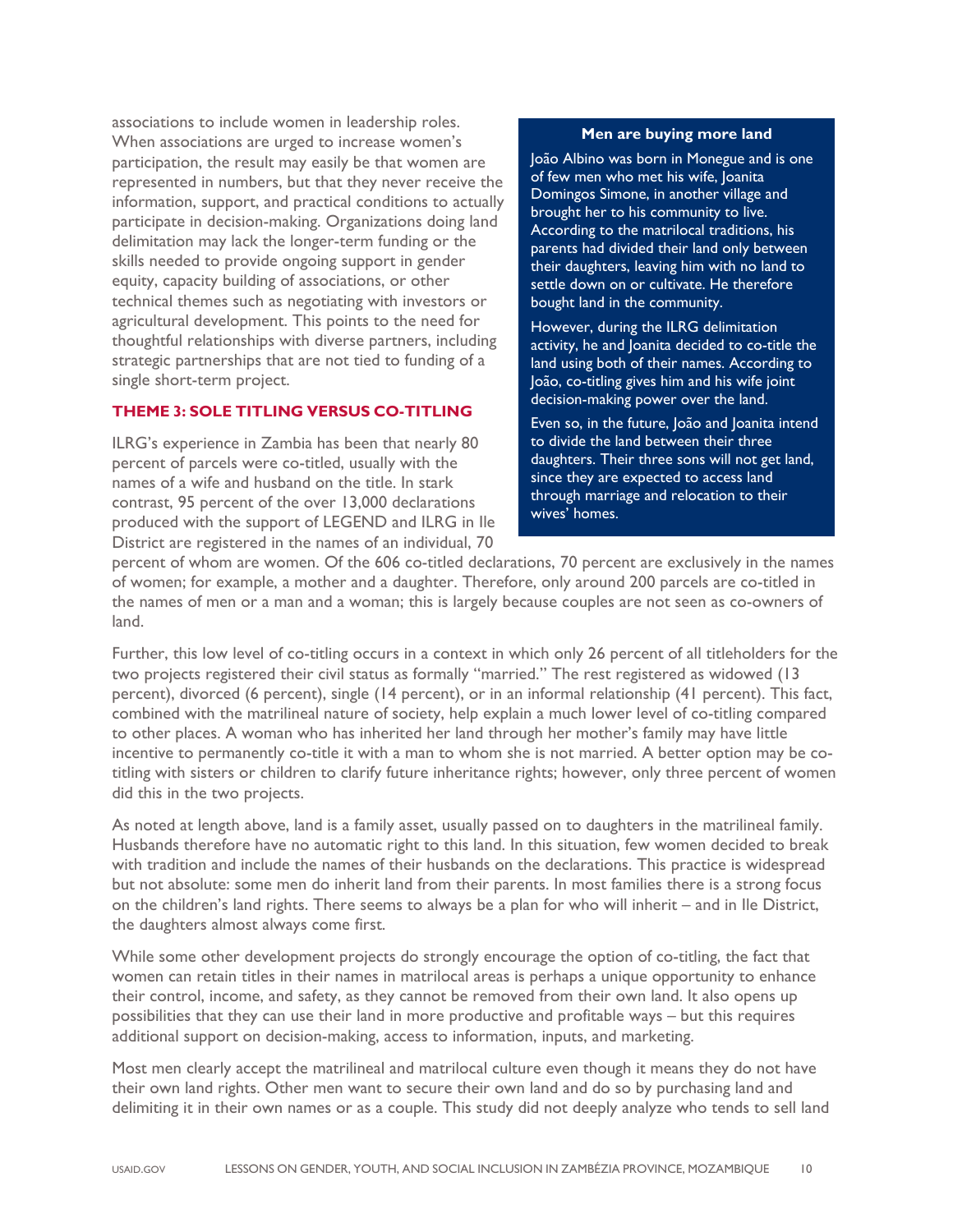or for what reason they sell. However, it is the experience of ORAM in Ile that land is bought and sold between men, and that the land parcels that are sold are the men's own inherited land or land that is no longer occupied. There is no indication that cash-strapped women are selling their family land. Understanding the patterns of land purchase and their influence on men's and women's land rights would, however, be a useful topic for future research. Purchased land falls outside the traditional process of inheritance; respondents noted that such land could be registered in a man's name or cotitled with the names of both the husband and the wife. If it becomes increasingly common for men to buy land and register it in their names, this may eventually weaken the matrilineal culture.

# **THEME 4: COMMUNICATIONS, TRAINING, AND IMPLEMENTATION TOOLS AND MATERIALS**

ORAM, the organization that implemented the LEGEND and ILRG activities, has materials that they use during two broad phases. The initial process of introducing new projects in community meetings involves multiple meetings in diverse locations around each community, in order to enable more people to participate; this also involves separate groups of men, women, and youth, to encourage all groups to feel more comfortable raising their issues, questions, and suggestions. This is followed by a more intensive phase of establishing and building the capacity of community land associations. The associationbuilding phase involves repeated sessions over a period of a few months; while every community member is legally a member of the association, these training sessions in practice tend to involve 10 to 15 participants, of whom fewer than half tend to be women.

ORAM addresses similar themes in general awareness-raising in community-wide meetings and in intensive training for associations, but they get into more detail with associations. Major themes include

#### **Education and training increases women's opportunities and create positive female role models**

Olinda Muquelesse is 26 years old and comes from a community in Ile. Her parents were supportive of her education, so contrary to many of her peers, Olinda was able to go to town to study, and she continued studying until the 12<sup>th</sup> grade.

In 2018, when ORAM needed community-based auxiliary staff to facilitate the land delimitation process, she applied and was selected. Her educational level and proficiency in Portuguese were fundamental for her to get this opportunity. She received training and has afterwards continued working for ORAM as motivational staff in communities in Ile; among here tasks is training of land associations. Olinda dreams of studying more and becoming an agronomist

Through working with ORAM, Olinda was able to learn new skills and gain important experience, and she has combined her knowledge from her own community with her new training to become a good technician for ORAM. She feels that she can be an inspiration to other women in the community where she works. When they see her working as a technician and driving a motorcycle, some women are inspired to also become more active. In Ile district, 3 out of 6 ORAM community motivational technicians are women, and this is very important for the work to be successful, according to Olinda.

land rights for men, women, and youth (including options for individual and cotitling); the establishment and functions of associations; the technical process of land delimitation and the role of declarations of land rights; and preparation for negotiations with potential investors. ORAM has some handouts and visual materials, and most training is conducted in the local language. ORAM has also been successful at training and using female community-based auxiliary staff in land registration and capacity-building activities. This has enabled these women to access economic opportunities and education, while at the same time serving as important female role models in the communities where they work (see box below).

Despite these efforts, several respondents noted that they are not clear about the Land Law, or even about the purpose of the delimitation process that was carried out in their communities. Even some association members were unable to provide a clear explanation of the law or of the role of the association itself. It seems that the communications and training efforts being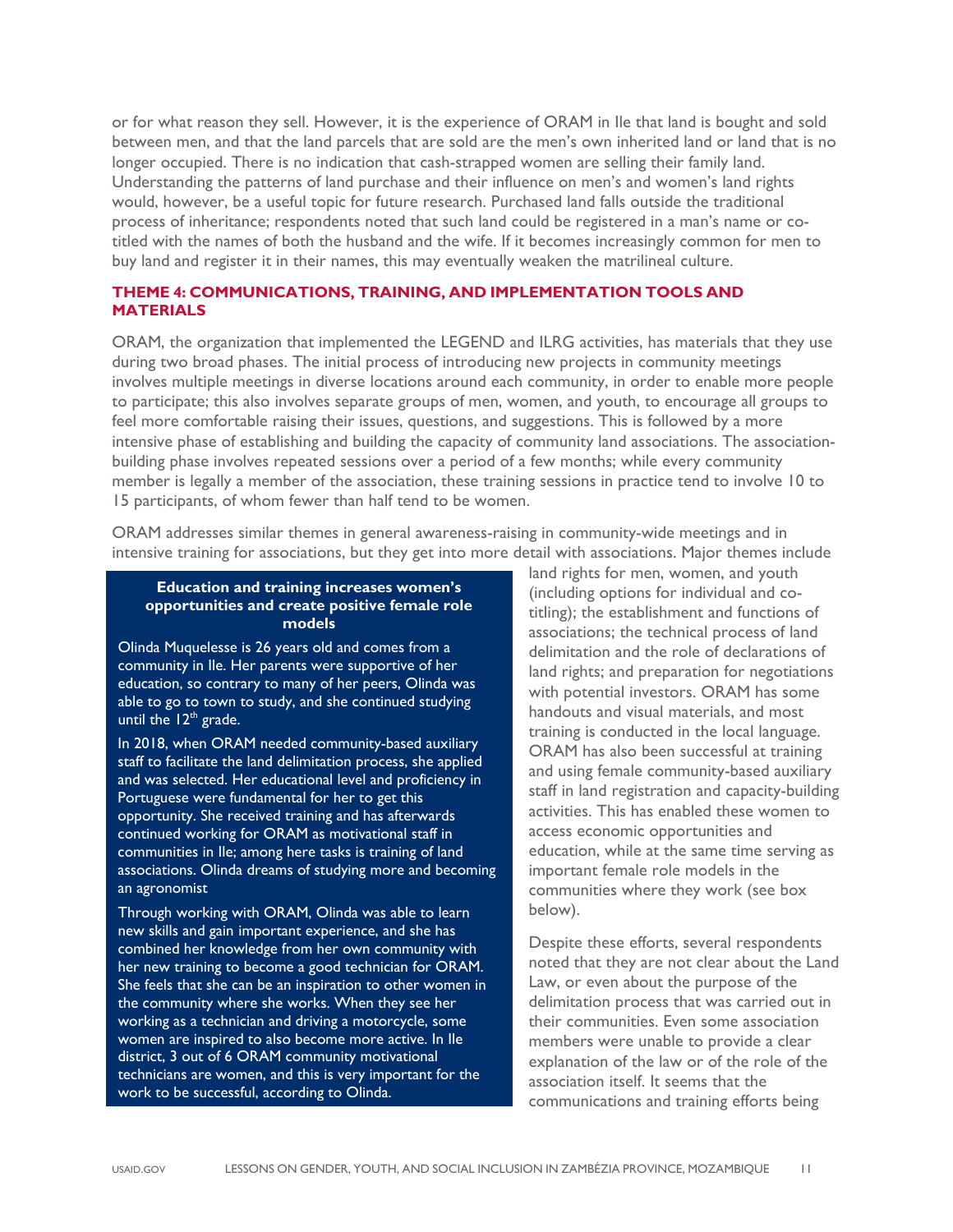made are important, but so far do not sufficiently get to the majority of people, either men or women, in communities. They do not sufficiently address gaps in information or constraints encountered by some people, such as women's unequal access to information and ability to attend meetings. So far, there is no systematic effort to influence other institutions that also engage with the same communities (and which at times work at cross purposes to gender and age-equitable land rights).

# **RECOMMENDATIONS**

ILRG and others can help strengthen the gender and age sensitivity of their interventions and build capacities to promote gender and youth equality and women's empowerment. The key recommendations include:

#### **FOR WORK WITH COMMUNITIES:**

- **a.** *Ensure equal gender and age representation in the associations,* **both in terms of active**  membership and in key positions such as presidents. This can be done by introducing specific requirements for the composition of the associations and adopting a minimum percentage of women in leadership and general membership, combined with training of women to enhance their meaningful participation and facilitation of discussions in the associations of the advantages of a gender and age inclusive association.
- **b. B***uild purpose and capacity of community associations:* Training and ongoing support can build land associations' awareness on gender equality and social inclusion, strengthen their influence generally, increase their capacity to represent men and women of different age groups in communities and establish measures to ensure that female members have real influence in the associations.
- **c.** *Work with powerholders and the marginalized:* Materials must be designed for and used with men and women of different generations. Effective programs must work with both those out of power (e.g., youth and women) and with those who currently control decisions and allocation of land and other resources, in families and in communities. Work with traditional community leaders to build constructive partnerships with the land associations and ensure a clear definition of roles and responsibilities.
- **d.** *Enhance access by women to information and other valuable inputs:* Increase women's and youth's access to valuable information on land rights, land value and options on how to use it, and improved agricultural production, in order to help rightsholders to better realize the potential of their land titles. While all community members should benefit from future activities, special emphasis should be placed on reaching women and youth.
- **e.** *Sensitize communities regarding harmful gender norms and gender/age inequalities:* unequal gender roles and discriminatory practices, including differential access to opportunities of different age groups, creates power imbalances and marginalization of women of all ages as well as younger men, as the power and influence stays with a small elite of older men. Helping both women and men understand how these issues negatively affect people's lives and the decisions made in the communities can improve equal opportunities for all.
- **f.** *Apply contextualized approaches to sole vs. co-titling:* Promoting co-titling between spouses may be a good way to promote women's land rights in some areas, but not in others. Projects should not assume that co-titling is the best solution for enhancing gender equity in all situations. Factors such as marriage patterns and social systems (e.g. matrilineality vs. patrilineality) may mean that co-titling could even have negative results for women. The experience from Ile shows that women's land rights are strong, but their influence on decision-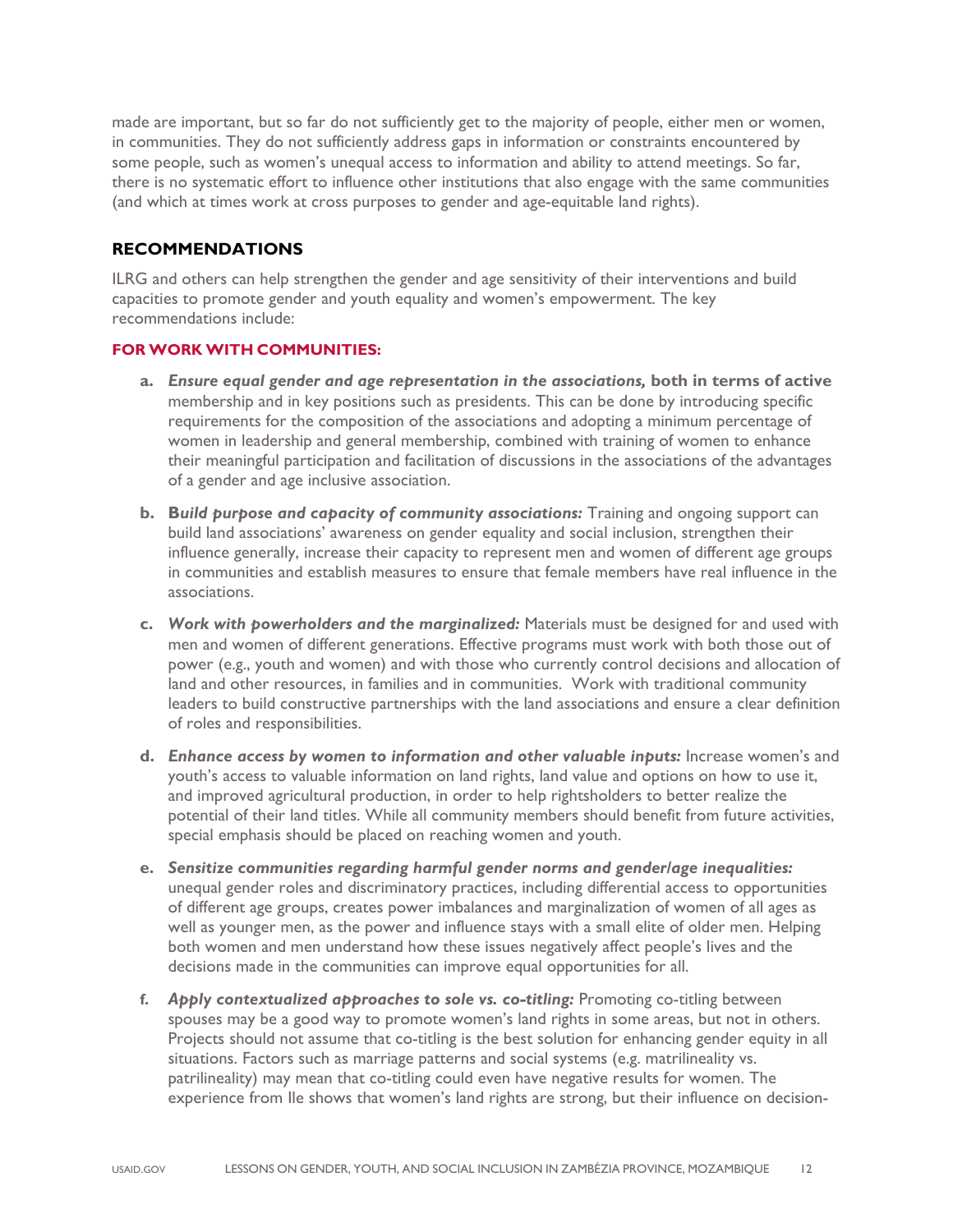making is very limited. An increase in co-titling could reduce women's already scarce economic opportunities. Understanding the specific context is crucial for applying responsible and genderresponsive land registration practices.

# **FOR WORK WITH ORGANIZATIONS AND INSTITUTIONS:**

- **a.** *Develop long-term partnerships with specialists in norms and behavior change:* Land delimitation specialists should partner with those who have expertise in social change, such as specialists in gender and social norms change and in capacity building for associations. As noted above, social change involves long-term institutional capacity building as well as genderresponsive approaches, with longer-term funding than is available for short-term land delimitation projects. These specialists need to be involved with communities for extended periods, so the relationships should involve strategic partnerships that go beyond individual funded projects.
- **b.** *Build capacity of implementing partners and external stakeholders in gender equality and positive youth development approaches:* Implementing partners and other external stakeholders (government, investors, and civil society) should be encouraged and supported in analysis of their own work, and provided with tools and practical approaches to address gender and age inequalities in their work. These institutions should enhance gender and age equality rather than maintain harmful gender norms. Implementing agencies of each land rights activity should carefully consider their engagement with other institutions; they may have the necessary skills, but in many cases, this support to other institutions would best be provided by third-party specialists.
- **c.** *Train extensionists and other district technicians in gender and land issues* and offer them basic gender tools to use in their work, such as flashcards, educational videos, and guidance on how to plan activities that women are able to attend. Sensitize extensionists to reduce the negative impacts of social norms in their work.
- **d.** *Work strategically with external investors in the district to enhance their gender and age sensitivity* and help them to develop specific guidelines and tools to increase women's access to smallholder agriculture support, job opportunities, negotiation, training, and markets. As jobs are very scarce, creating employment for women only can create conflict, if it is not combined with additional incentives to families as well as norms change approaches in communities.
- **e.** *Collect sex- and age-disaggregated and gender specific data to inform strategic and efficient activities:* Collect and analyze basic data on, for example, gender balance in land associations, young people's influence in associations, cases of gender-based violence related to land issues, access to training/extension, and knowledge of land rights.

# **FOR FUTURE COMMUNICATION AND TRAINING EFFORTS:**

- **a.** *Ensure everyone has access to information:* Ensure that technical training, new skills, and agricultural inputs are accessible for various types of community members, taking into account the limited availability and mobility of women and some men; for example, conduct group trainings in communities, in the local language, and at times when female farmers are available, offering child care, travel stipends, and other measures that enable women's participation .
- **b.** *Create comfortable spaces for engagement:* Use sex- and age-specific small groups and ask women and youth to share their opinions, perceptions, and questions.
- **c.** *Address gender norms, including power dynamics and gender equality with men:* Discuss gendered division of labor with communities, for example by conducting interactive trainings to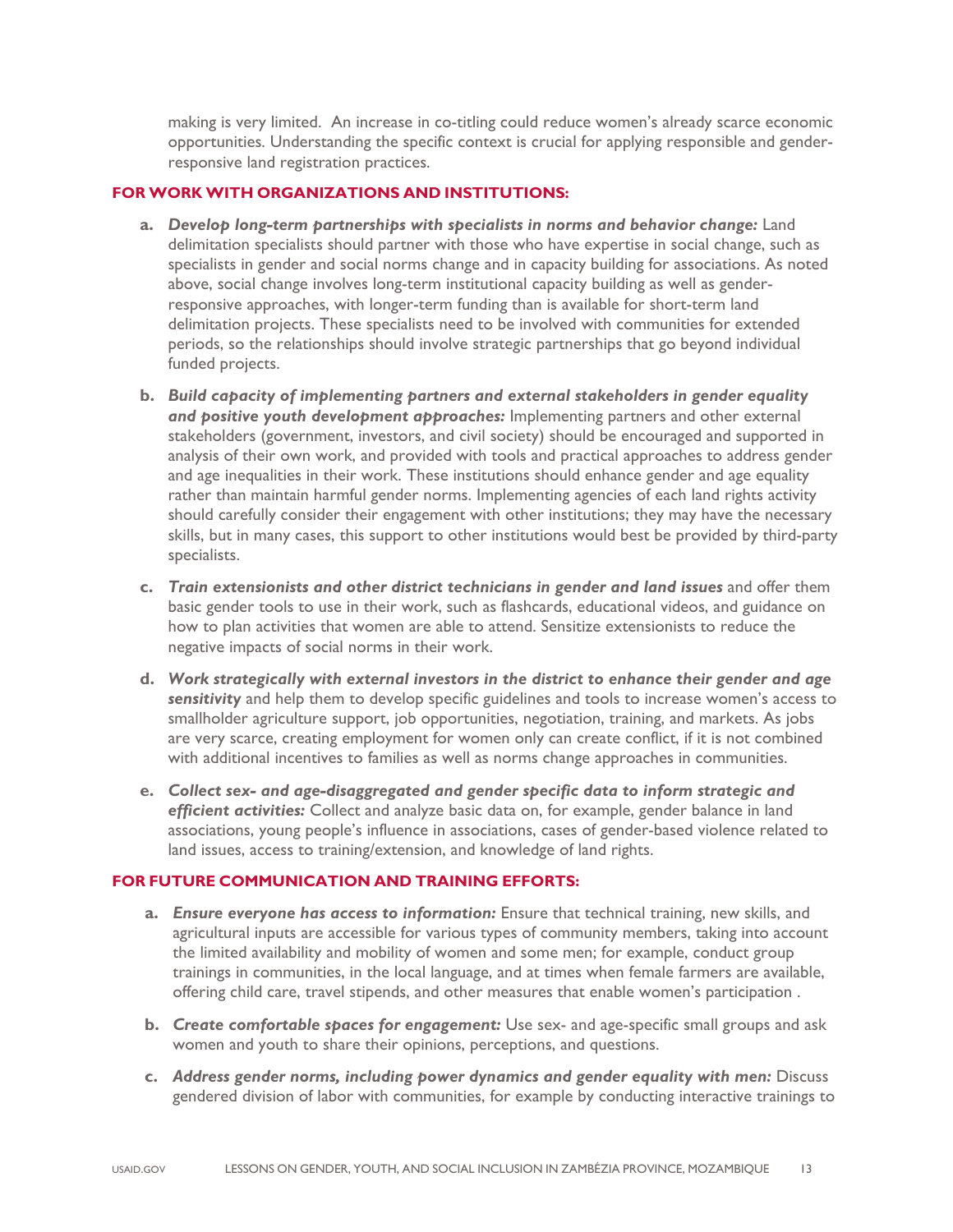visualize a typical day in the life of a man and a woman in the community. Train men in communities as well as community leaders in issues such as the unequal division of labor, lack of equal access to education and knowledge, gender-based violence, and male-dominated family decision-making structures.

- **d.** *Use materials for people with low literacy:* Images, videos, and flash cards can better transfer complex messages to people with limited literacy and encourage broader participation and acknowledgement that less literate people can also participate and make decisions.
- **e.** *Use existing positive female role models***:** The queen (*rainha*) in Mucoe and women who work as technical staff from ORAM can serve as positive gender models and showcase the opportunities that exist for women, educated as well as uneducated.
- **f.** *Use gender-responsive training materials:* Training materials should emphasize that family decisions concerning land rights should involve men, women, and youth, and address negative social norms. ILRG-supported teams should work with specialists in gender, youth, and development of community associations to review communications and training material as well as the process of using them.

# **FOR ALL STAKEHOLDERS:**

**a.** *Implement specific actions to prevent and respond to gender-based violence:* Raise awareness about gender-based violence within communities and among agencies that work there. This should call attention to the risks of inadvertently increasing gender-based violence, whether physical or psychological, and provide ways of mitigating and reducing this risk.

# **CONCLUSION**

Although land in matrilineal areas like Ile District is still usually passed through a mother to her daughters, and nearly 70 percent of land declarations are registered in the names of women, having one's name on a land declaration or title doesn't necessarily translate into control – and the main household and community decision-makers on land are usually men. Youth also have limited access to control and decision-making over land. While strong gender and age biases limit women's and youth's access to information and knowledge, it is important to acknowledge that some adult men may be as marginalized from information and decisions as women and young people due to age, health, social status, or other factors. However, the people who do access information, knowledge, decision-making and opportunities tend to be older men, so extra efforts must be made to provide opportunities for women and for youth.

Efforts to improve gender equality and social inclusion should be made both within families and at the level of land associations and communities. The example of Olinda Muquelesse shows that when families are supportive, girls can obtain educations and get jobs, control their own land, and help other women and youth to gain control of productive resources. Nevertheless, facilitating the social change required to build strong associations, strengthen gender and age equality, and carve out space for youth in decision-making requires special skills and far longer timeframes than are usually involved in short land delimitation projects.

Projects such as ILRG should apply gender-responsive approaches throughout all their activities., However, addressing female and youth empowerment needs, changing social norms, and building sustainable capacities of community institutions require longer-term interventions. ILRG and similar projects can contribute to these objectives, for example, through building the gender and social inclusion capacities of key stakeholders, documenting lessons learned and best practices, and developing longterm strategic partnerships for women's and youth's empowerment.